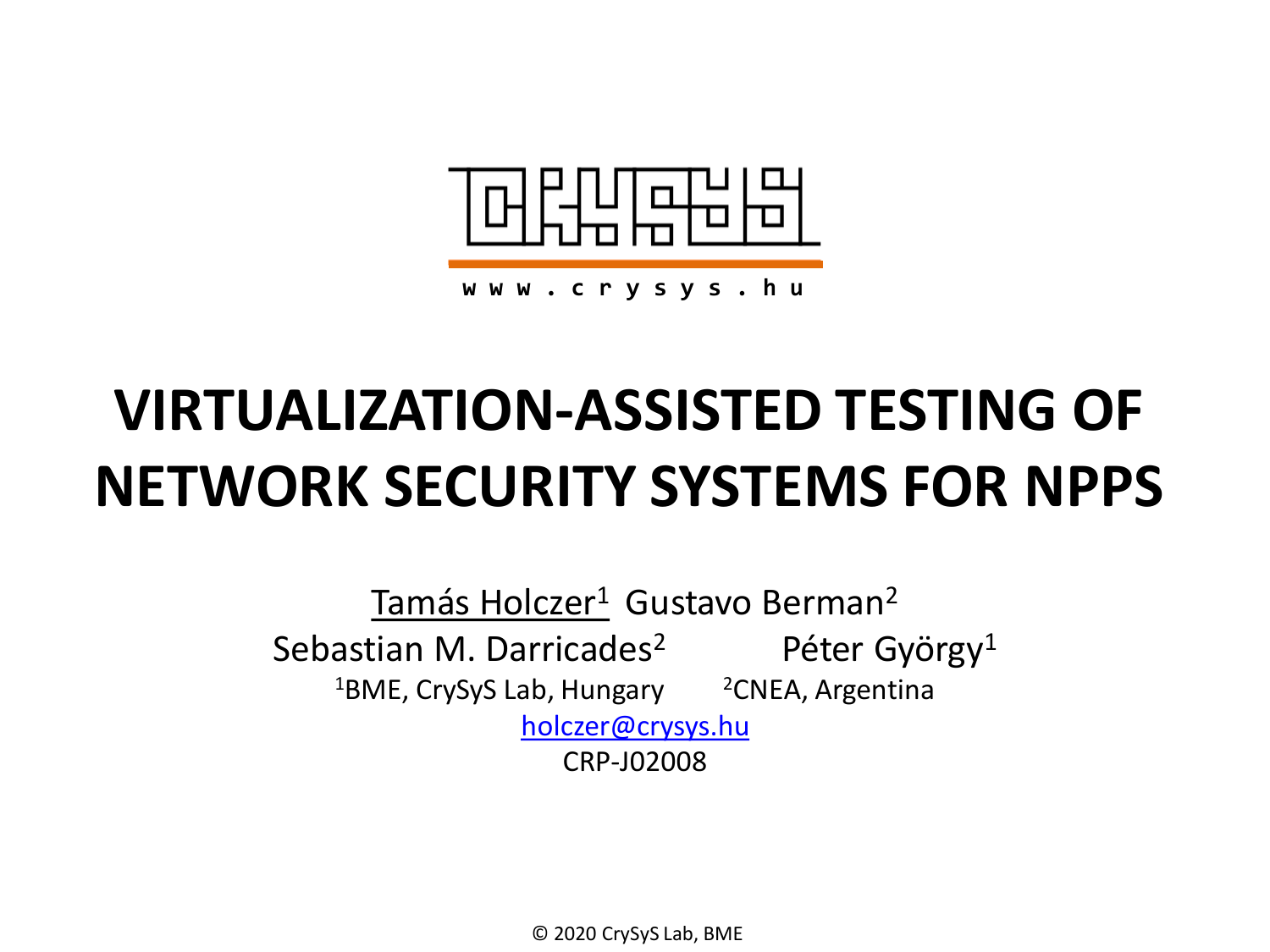#### **Basic idea**

- Devices must be tested before deployment
- Focus on network security devices (e.g. firewalls)
- Complex scenarios
- Reproducible test cases
- Complex networks required to be realistic
- Interaction of many hosts
- Virtual users also needed
- Solution: use virtualization

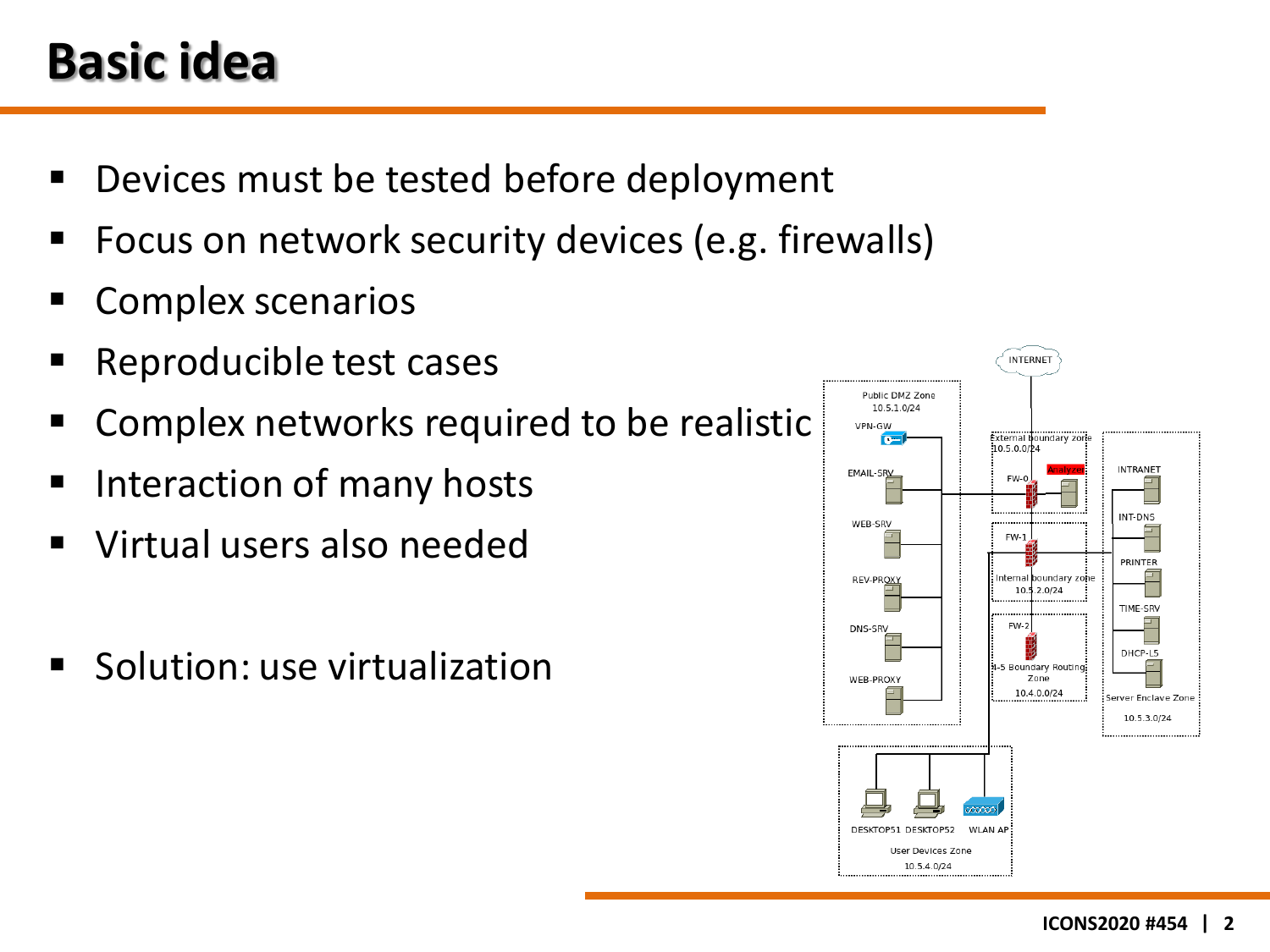# **Virtualization**

- Use virtual hardware to operate:
	- Computers
	- Networks
	- Storage
	- Etc.
- Advantages of virtualization:
	- Fewer physical hosts
	- Reproducible test cases (snapshots)
- Disadvantages and limitations of virtualization:
	- Performance penalty
	- Another tool must be learnt
	- No straightforward way to virtualize every special devices (e.g. PLCs)

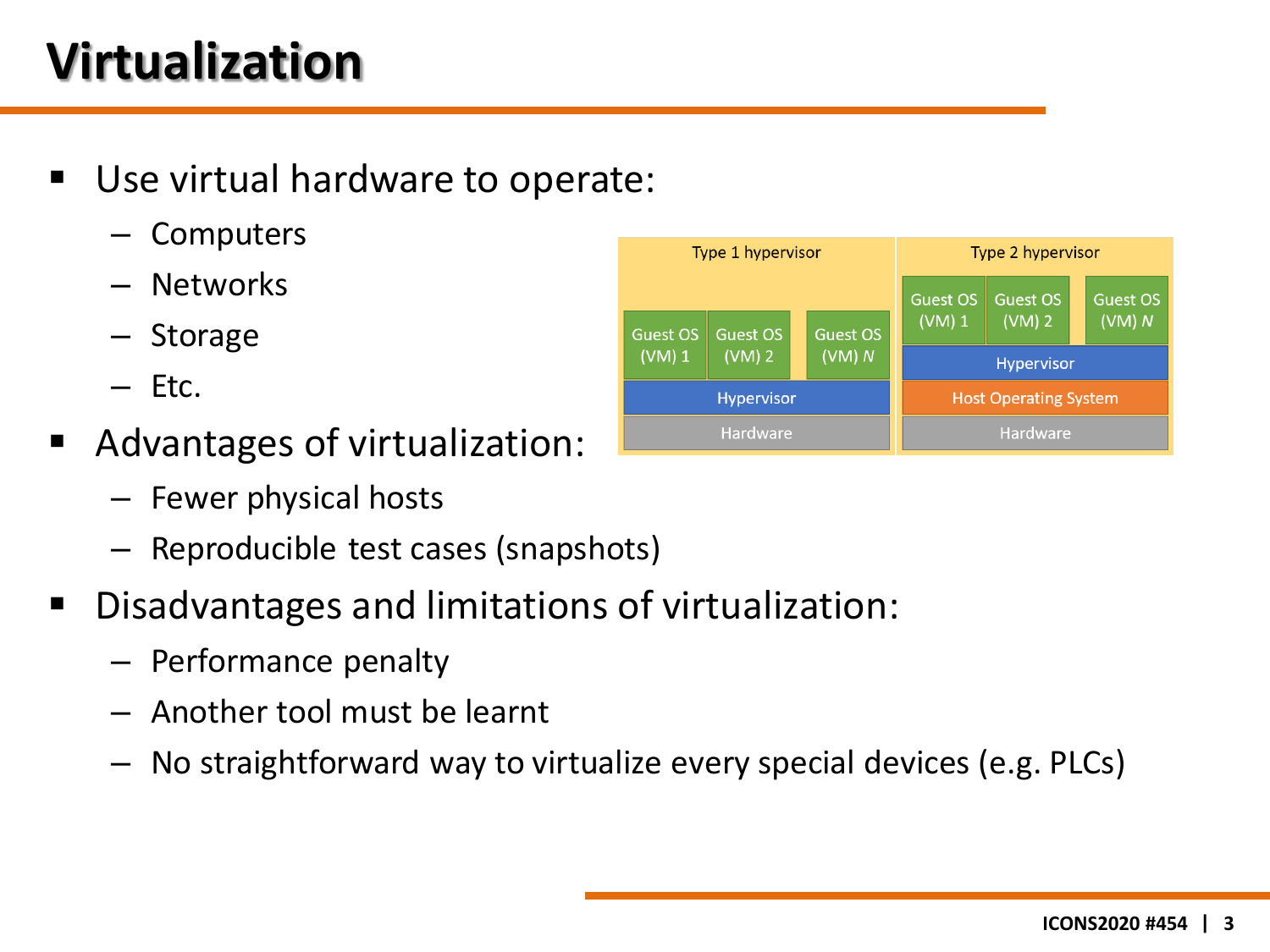### **Controls under test**

- Zones and segregation
	- Inter zone communication
	- Required flows
- **Firewalls** 
	- Test ruleset
	- Missing rules
	- Unnecessary rules
	- Performance
- $\blacksquare$  Proxy
	- Ruleset
	- Performance
- **IDS and IPS systems** 
	- False positive hits
	- False negative hits
- SIEM
	- Performance
	- Usability
	- Fine tuning



**INTERNET** 

**External boundary zone** 

**INTRANET** 

INT-DNS

PRINTER

TIME-SRV

DHCP-L5

Server Enclave Zone 10.5.3.0/24

 $10.5.0.0/24$ 

 $FW-0$ 

FW-1

nternal

FW-2

5 Boundary Routing:

**Zone** 10.4.0.0/24

boundary zone  $.2.0/24$ 10.

Public DMZ Zone 10.5.1.0/24 VPN-GW

73

EMAIL-SRV

**WFR.SP** 

REV-

DNS-SRV

WEB-PROXY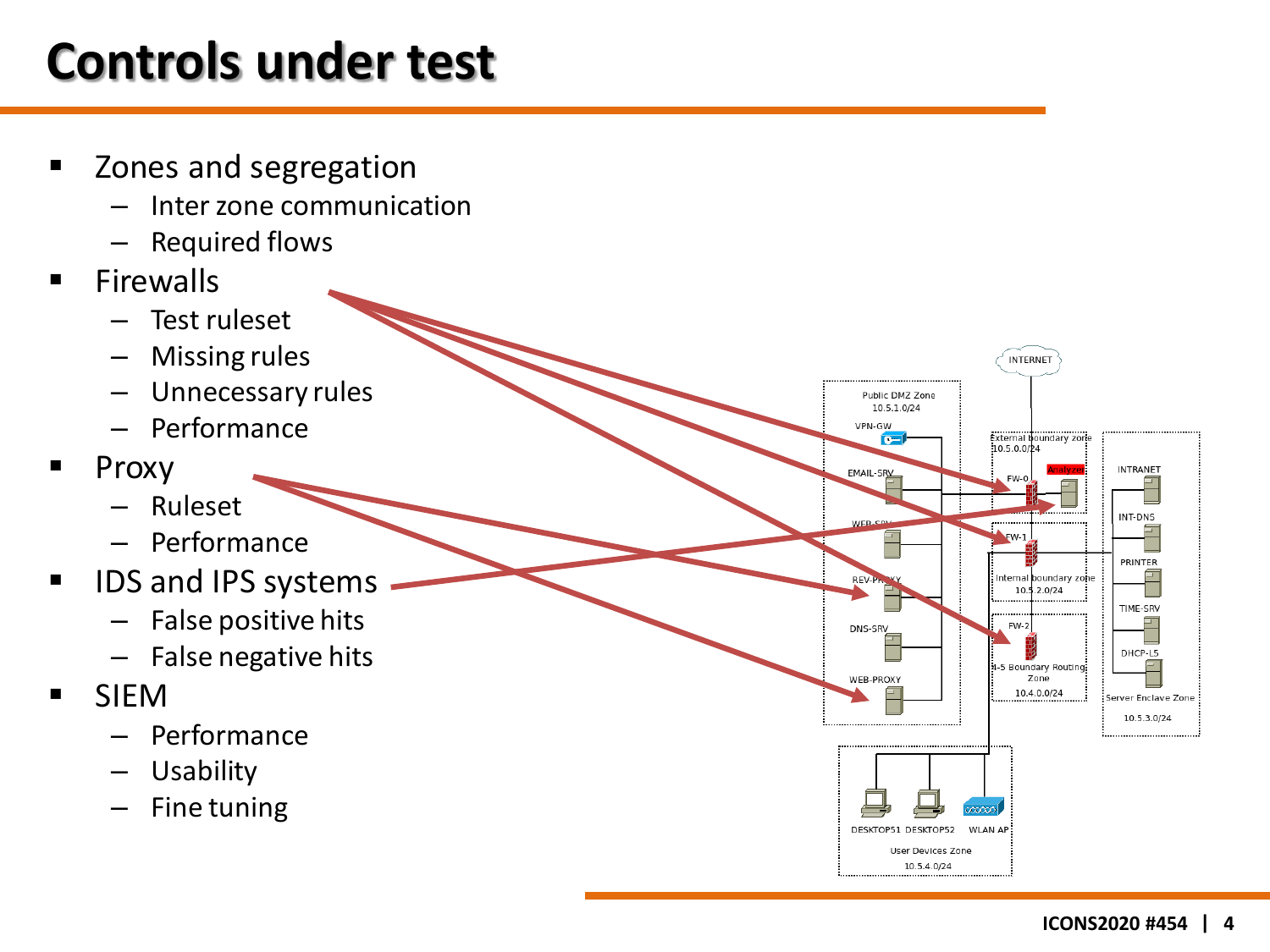## **Firewall test**

- Free and Open-Source Software
- IPTables / Netfilter:
	- part of Linux kernel
	- IPTables: user space application to manage rules
	- Command line interface
- pfSense:
	- Based on freeBSD
	- Contains web GUI
- Endian Firewall Community:
	- Based on RedHat
	- Contains web GUI
	- Based on iptables





pisense

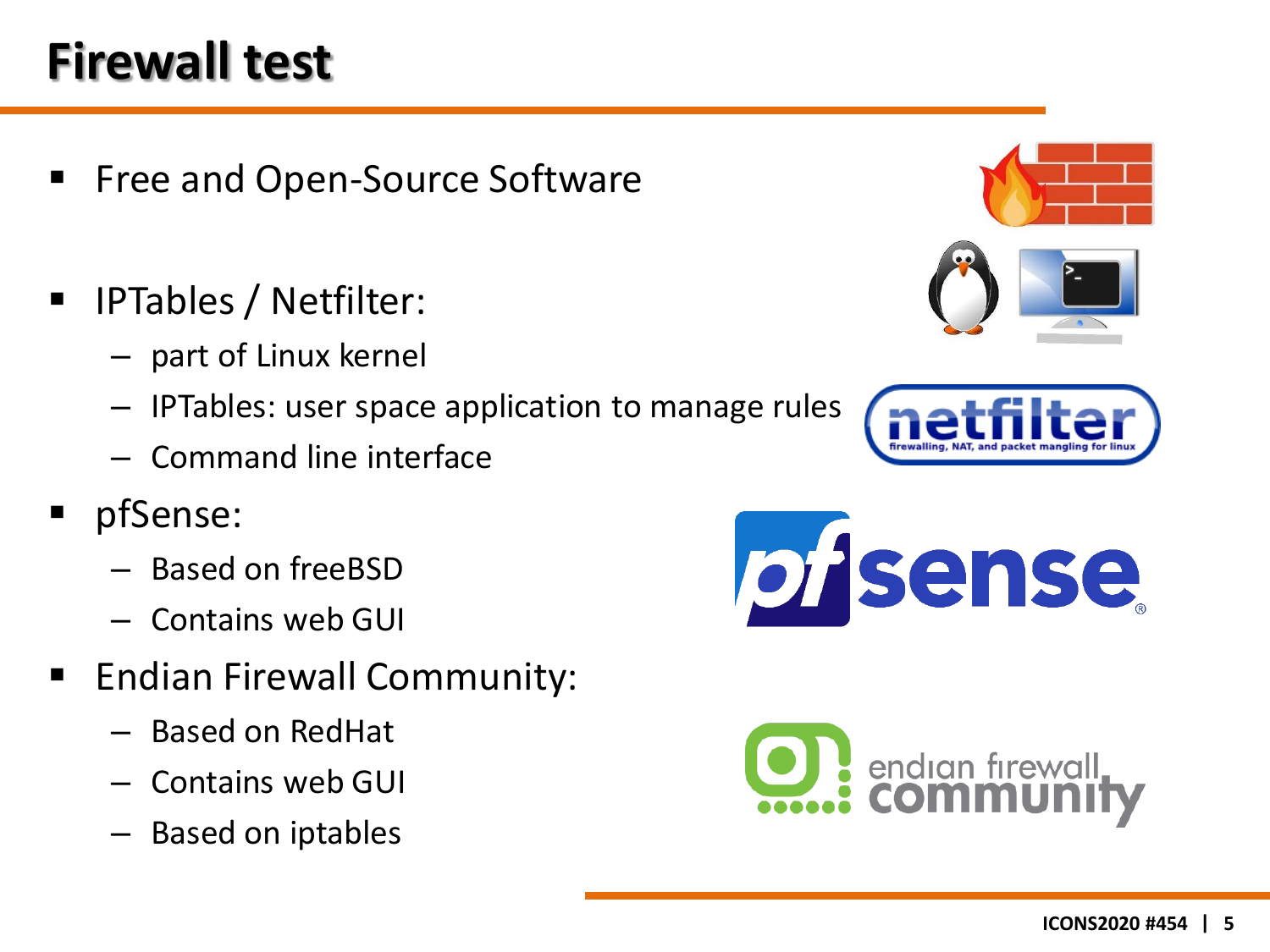### **Evaluation**

- Based on IEC 63096 Nuclear power plants Instrumentation, control and electrical power systems - Security controls
- More than 60 tests
- Some of the main categories:
	- Access control
	- Operational security
	- Protection from malware
	- Logging and monitoring
	- Control of operational software
	- Vulnerability management
	- Network security management
	- Cybersecurity and architecture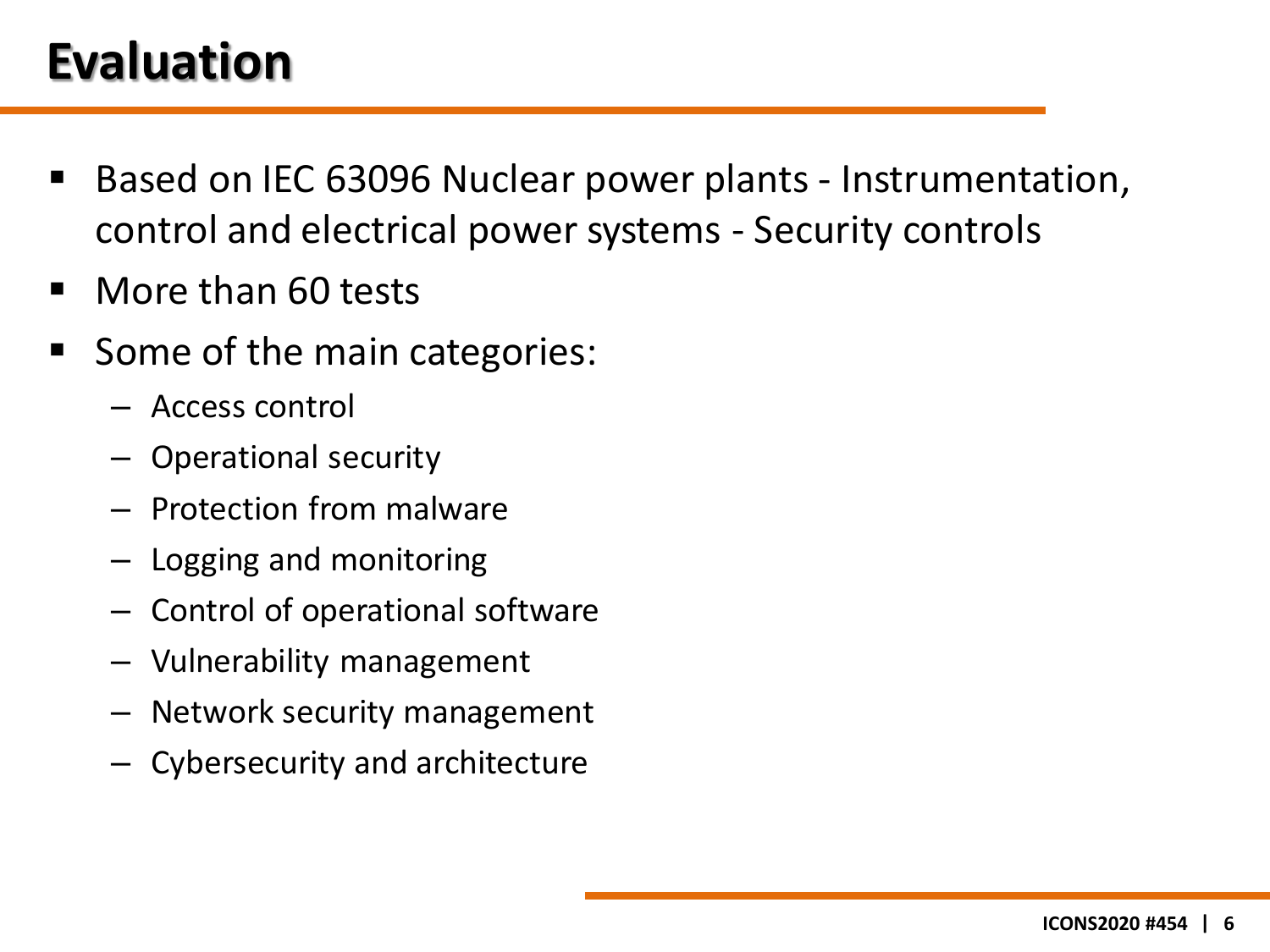#### **Example test cases and summary**

|                                                                                                                          | <b>IPTables</b> | pfSense    | <b>Endian</b> |
|--------------------------------------------------------------------------------------------------------------------------|-----------------|------------|---------------|
| Unused ports of network interface cards or<br>communication equipment should be either physically<br>locked or disabled. | <b>YES</b>      | <b>YES</b> | <b>NO</b>     |
| Teleworking or other remote access to I&C equipment<br>should not be allowed.                                            | <b>YES</b>      | <b>YES</b> | <b>YES</b>    |
| Implementing controls that prevent or detect the use<br>of unauthorized software (e.g. application<br>whitelisting);     | <b>NO</b>       | <b>NO</b>  | <b>NO</b>     |

- **The 3 firewalls are quite similar** 
	- In most cases none or all can implement the control
	- Small differences, e.g.:
		- » IPTables: Easier to lock down, easier code signature verification
		- » pfSense & EFC: automatic file scan for malware